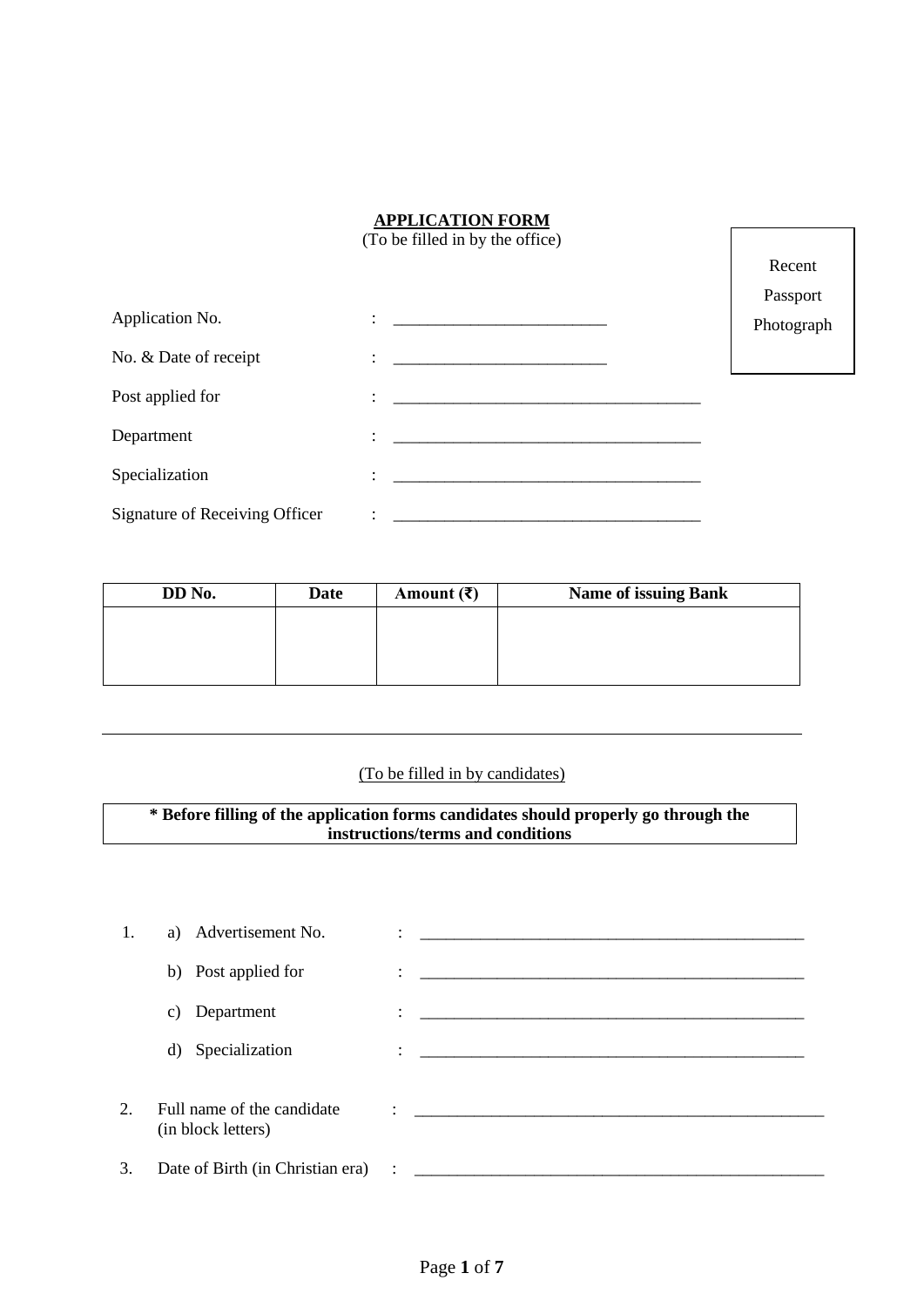| 4.  | Father's Name                                       |                |                                                                                                                                                                                                                                                                                                                                                                                                                                                                                                                                                                                                                                                                                                                                                                                                 |
|-----|-----------------------------------------------------|----------------|-------------------------------------------------------------------------------------------------------------------------------------------------------------------------------------------------------------------------------------------------------------------------------------------------------------------------------------------------------------------------------------------------------------------------------------------------------------------------------------------------------------------------------------------------------------------------------------------------------------------------------------------------------------------------------------------------------------------------------------------------------------------------------------------------|
|     | Mother's Name                                       |                |                                                                                                                                                                                                                                                                                                                                                                                                                                                                                                                                                                                                                                                                                                                                                                                                 |
| 5.  | Nationality                                         |                | <u> 1989 - Johann John Stoff, deutscher Stoffen und der Stoffen und der Stoffen und der Stoffen und der Stoffen u</u>                                                                                                                                                                                                                                                                                                                                                                                                                                                                                                                                                                                                                                                                           |
| 6.  | Religion                                            |                |                                                                                                                                                                                                                                                                                                                                                                                                                                                                                                                                                                                                                                                                                                                                                                                                 |
| 7.  | <b>Present Postal Address</b><br>(in block letters) |                | <u> 1989 - Johann John Stoff, deutscher Stoffen und der Stoffen und der Stoffen und der Stoffen und der Stoffen</u>                                                                                                                                                                                                                                                                                                                                                                                                                                                                                                                                                                                                                                                                             |
|     |                                                     |                |                                                                                                                                                                                                                                                                                                                                                                                                                                                                                                                                                                                                                                                                                                                                                                                                 |
| 8.  | <b>Permanent Address</b><br>(in block letters)      |                |                                                                                                                                                                                                                                                                                                                                                                                                                                                                                                                                                                                                                                                                                                                                                                                                 |
|     |                                                     |                |                                                                                                                                                                                                                                                                                                                                                                                                                                                                                                                                                                                                                                                                                                                                                                                                 |
| 9.  | Tel. No: Landline<br>(with STD code)<br>Mobile No.  | $\ddot{\cdot}$ | $(0) \qquad \qquad \overbrace{\qquad \qquad }^{(0)} \qquad \qquad \overbrace{\qquad \qquad }^{(0)} \qquad \qquad \overbrace{\qquad \qquad }^{(0)} \qquad \qquad \overbrace{\qquad \qquad }^{(0)} \qquad \qquad \overbrace{\qquad \qquad }^{(0)} \qquad \qquad \overbrace{\qquad \qquad }^{(0)} \qquad \qquad \overbrace{\qquad \qquad }^{(0)} \qquad \qquad \overbrace{\qquad \qquad }^{(0)} \qquad \qquad \overbrace{\qquad \qquad }^{(0)} \qquad \qquad \overbrace{\qquad \qquad }^{(0)} \qquad \qquad \overbrace{\qquad \qquad }^{$<br>$(R)$ and $(R)$ and $(R)$ and $(R)$ and $(R)$ and $(R)$ and $(R)$ and $(R)$ and $(R)$ and $(R)$ and $(R)$ and $(R)$ and $(R)$ and $(R)$ and $(R)$ and $(R)$ and $(R)$ and $(R)$ and $(R)$ and $(R)$ and $(R)$ and $(R)$ and $(R)$ and $(R)$ and $(R)$ |
| 10. | Email ID                                            |                |                                                                                                                                                                                                                                                                                                                                                                                                                                                                                                                                                                                                                                                                                                                                                                                                 |
| 11. | Whether belongs to<br>SC/ST/OBC/PH                  |                | <u> 1989 - Johann John Stone, markin film ar yn y brenin y brenin y brenin y brenin y brenin y brenin y brenin y</u>                                                                                                                                                                                                                                                                                                                                                                                                                                                                                                                                                                                                                                                                            |
| 12. | <b>Marital Status</b>                               |                | <u> 1989 - Johann Harry Harry Harry Harry Harry Harry Harry Harry Harry Harry Harry Harry Harry Harry Harry Harry</u>                                                                                                                                                                                                                                                                                                                                                                                                                                                                                                                                                                                                                                                                           |
| 13. | Languages known<br>(Read, Write & Speak)            |                |                                                                                                                                                                                                                                                                                                                                                                                                                                                                                                                                                                                                                                                                                                                                                                                                 |
|     |                                                     |                |                                                                                                                                                                                                                                                                                                                                                                                                                                                                                                                                                                                                                                                                                                                                                                                                 |

# 14. Education qualifications (Starting with the highest degree)

| Degree awarded/<br><b>Examination</b><br>passed | <b>University/Board</b> | <b>Year of passing</b> | <b>Percentage of</b><br>marks obtained/<br><b>CGPA</b> | Subject(s) |
|-------------------------------------------------|-------------------------|------------------------|--------------------------------------------------------|------------|
| Ph D                                            |                         |                        |                                                        |            |
| M Tech/M Phil                                   |                         |                        |                                                        |            |
| <b>B</b> Tech/M Sc                              |                         |                        |                                                        |            |
| BA/B.Sc/B.Com                                   |                         |                        |                                                        |            |
| Senior Secondary<br>(Plus Two)                  |                         |                        |                                                        |            |
| <b>High School</b>                              |                         |                        |                                                        |            |
| Others                                          |                         |                        |                                                        |            |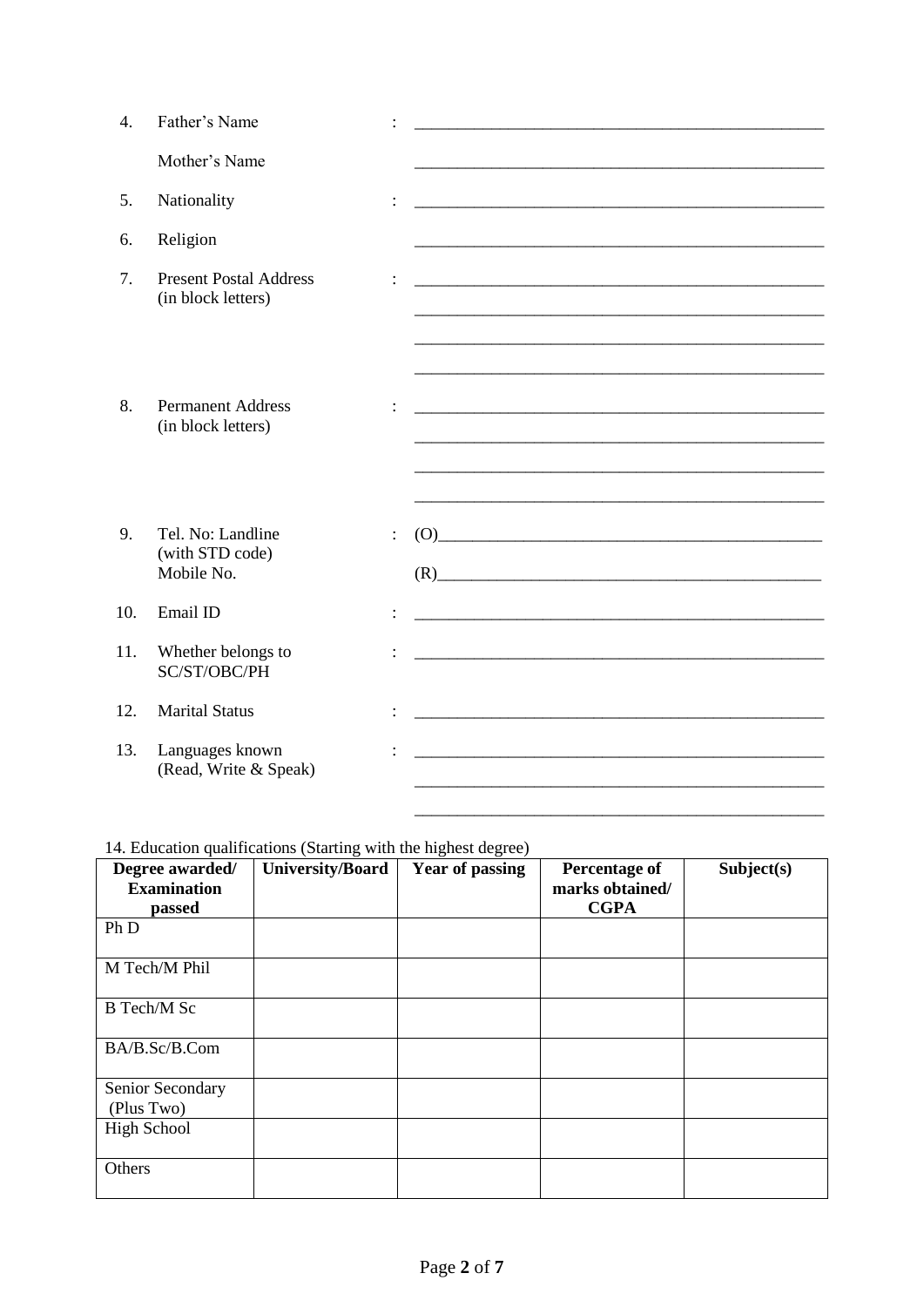15. Topic of Thesis

a) For MTech/M.Phil\_\_\_\_\_\_\_\_\_\_\_\_\_\_\_\_\_\_\_\_\_\_\_\_\_\_\_\_\_\_\_\_\_\_\_\_\_\_\_\_\_\_\_\_\_

b) For Ph.D \_\_\_\_\_\_\_\_\_\_\_\_\_\_\_\_\_\_\_\_\_\_\_\_\_\_\_\_\_\_\_\_\_\_\_\_\_\_\_\_\_\_\_\_\_\_\_\_\_\_\_\_

16. Field of specialization : \_\_\_\_\_\_\_\_\_\_\_\_\_\_\_\_\_\_\_\_\_\_\_\_\_\_\_\_\_\_\_\_\_\_\_\_\_\_\_\_\_\_\_\_\_\_\_\_\_\_

#### 17. List of all your previous employments in order (Most recent first)

| Sl.<br>No. | Name of Employer | Designation | From | To | Salary<br>Details | Brief<br>description of<br>duties | Reasons for<br>leaving |
|------------|------------------|-------------|------|----|-------------------|-----------------------------------|------------------------|
|            |                  |             |      |    |                   |                                   |                        |
|            |                  |             |      |    |                   |                                   |                        |
|            |                  |             |      |    |                   |                                   |                        |
|            |                  |             |      |    |                   |                                   |                        |
|            |                  |             |      |    |                   |                                   |                        |

| $(i)$ Present Scale of Pay   | (ii) Basic Pay |
|------------------------------|----------------|
| (iii) Date of Next Increment | (iv) Gross Pay |
| (v) Basic Pay acceptable     |                |

19. Details of visits to Foreign Countries: (In case of visits relating to his profession only)

| S1. | <b>Country Visited</b> | Period of stay |    | Purpose of Visit |
|-----|------------------------|----------------|----|------------------|
| No. |                        | From           | To |                  |
|     |                        |                |    |                  |
|     |                        |                |    |                  |
|     |                        |                |    |                  |
|     |                        |                |    |                  |

20. Research activities undertaken (Specify total No. and attach list of publication in the each category as per format given**)**

|     | $(a)$ r aper publications in international Journals |                  |                     |          |       |  |  |  |
|-----|-----------------------------------------------------|------------------|---------------------|----------|-------|--|--|--|
| Sl. | Title of paper                                      | $Co$ -author(s), | Name of the Journal | Vol. $&$ | Pages |  |  |  |
| No. |                                                     | if any           |                     | Year     |       |  |  |  |
|     |                                                     |                  |                     |          |       |  |  |  |
|     |                                                     |                  |                     |          |       |  |  |  |

# (a) Paper publications in International Journals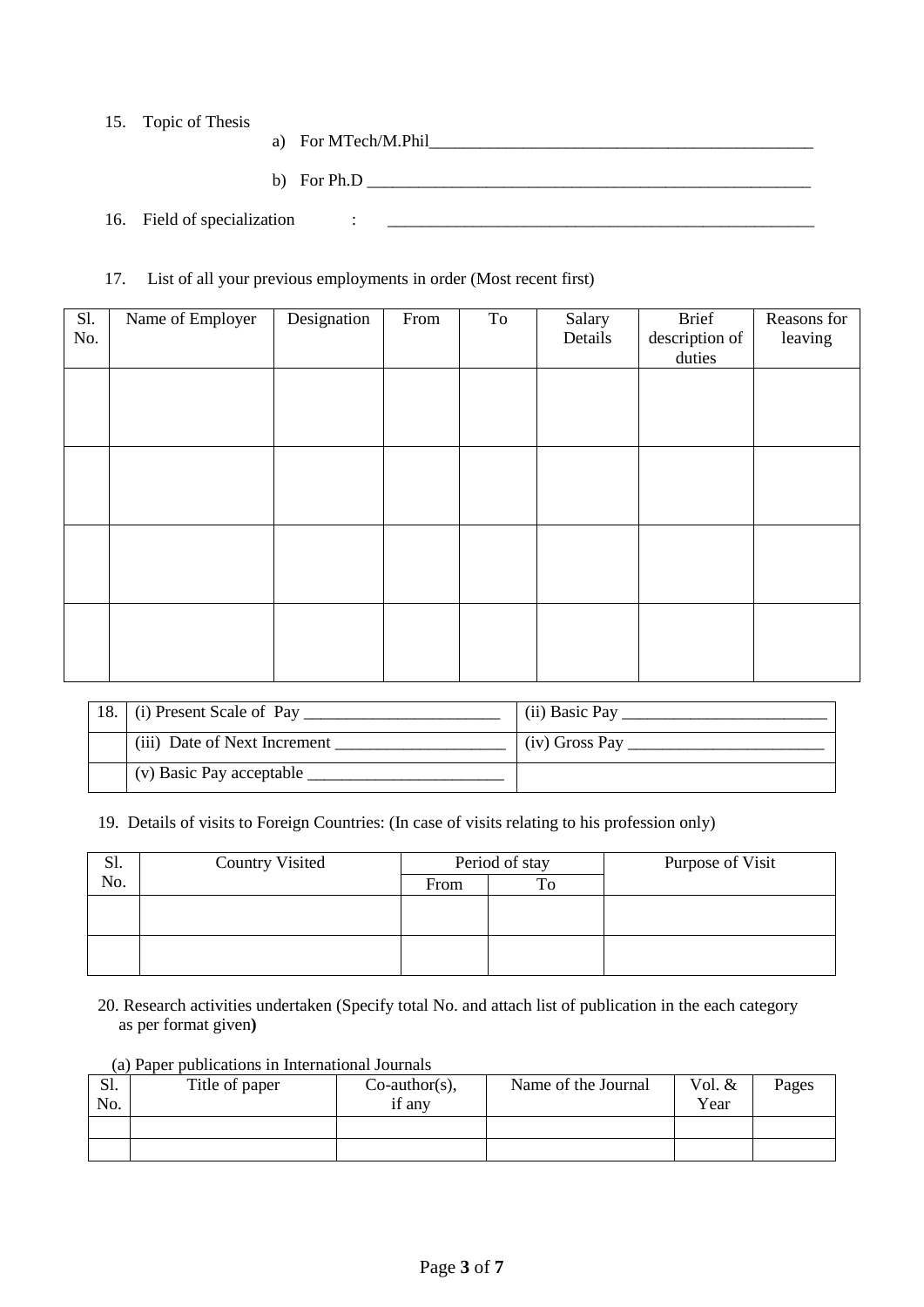### (b) Paper publications in National Journals

| S1.<br>No. | Title of paper | $Co$ -author(s), if<br>any | Name of the Journal | Vol. &<br>Year | Pages |
|------------|----------------|----------------------------|---------------------|----------------|-------|
|            |                |                            |                     |                |       |
|            |                |                            |                     |                |       |

### (c) Papers publication in International Conferences

| S1.<br>No. | Title of paper | $Co$ -author(s),<br>if any | Name of the Conference | Date $&$<br>vear |
|------------|----------------|----------------------------|------------------------|------------------|
|            |                |                            |                        |                  |
|            |                |                            |                        |                  |

#### (d) Papers publication in National Conference

| Sl. | Title of paper | $Co$ -author(s), | Name of the Conference | Date & |
|-----|----------------|------------------|------------------------|--------|
| No. |                | if any           |                        | vear   |
|     |                |                  |                        |        |
|     |                |                  |                        |        |

### (e) Details of M Tech students guided / Continuing

| C <sub>1</sub><br>.01. | Name of Student | Year | Title of the Dissertation |
|------------------------|-----------------|------|---------------------------|
| No.                    |                 |      |                           |
|                        |                 |      |                           |
|                        |                 |      |                           |

### (f) Details of Ph D Students guided / Continuing

| C <sub>1</sub><br>J۱.<br>No. | Name of Student | Year | Title of the Dissertation |
|------------------------------|-----------------|------|---------------------------|
|                              |                 |      |                           |
|                              |                 |      |                           |

#### (g) Patents registered/filed (with registration No. & date)

| $\sim$<br>C <sub>1</sub><br>51.<br>No. | Title | Registration | Date |
|----------------------------------------|-------|--------------|------|
|                                        |       |              |      |
|                                        |       |              |      |

# 20. Books/Monographs written / under process:

| Sl. | Name of book/monograph | Name of Co-author, | <b>Year of Publication</b> | Publisher with |
|-----|------------------------|--------------------|----------------------------|----------------|
| No. |                        | if any             |                            | address        |
|     |                        |                    |                            |                |
|     |                        |                    |                            |                |
|     |                        |                    |                            |                |
|     |                        |                    |                            |                |

#### 21. Consultancy works undertaken:

| S1.<br>No | Period | Organization | Nature of Work | Co-consultant, if any |
|-----------|--------|--------------|----------------|-----------------------|
|           |        |              |                |                       |
|           |        |              |                |                       |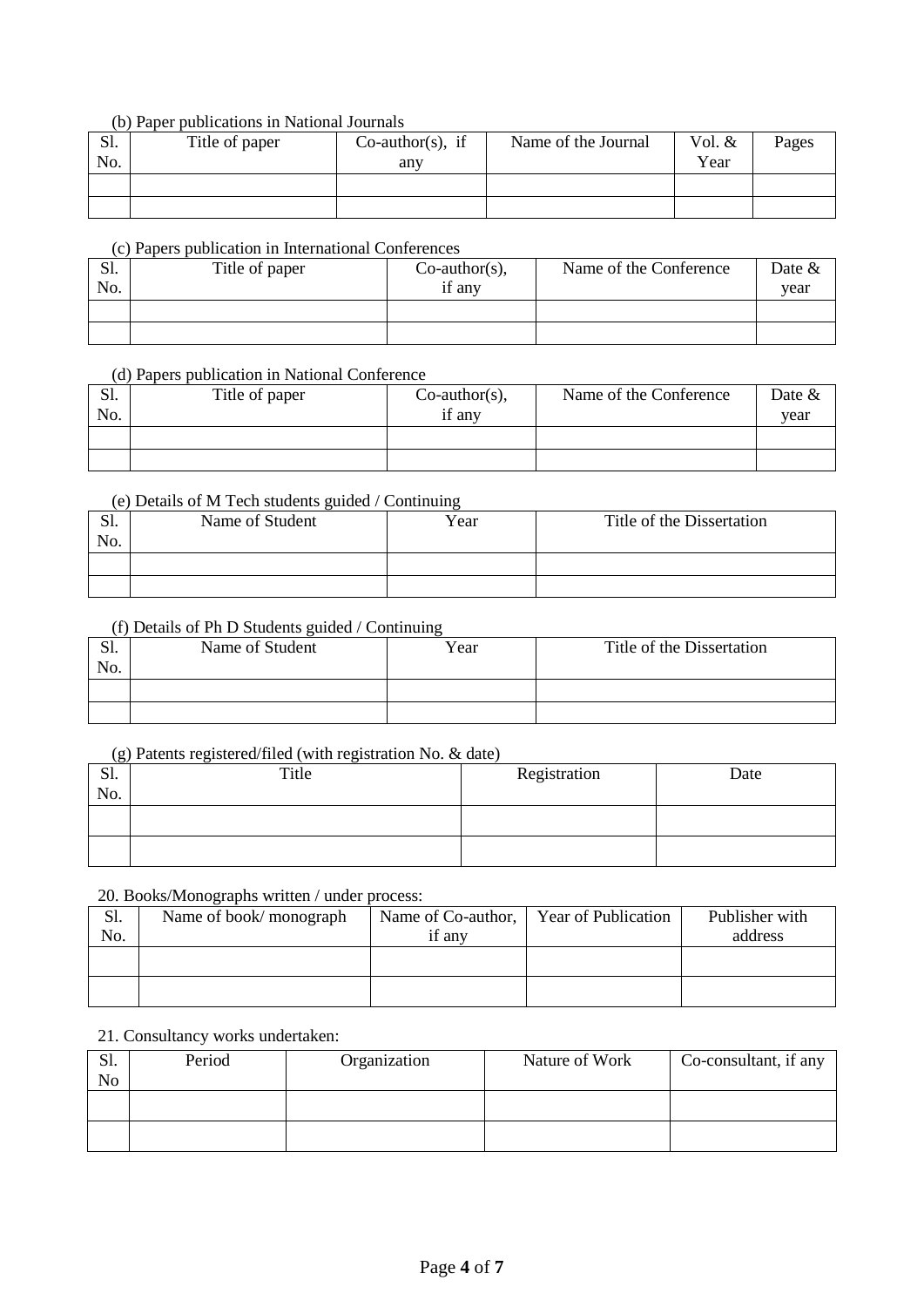# 22. Seminars/Short Term Courses/Summer Schools/Winter Schools organized

| Sl. | From | To | Name of the course | Sponsored by | No. of participants |          |
|-----|------|----|--------------------|--------------|---------------------|----------|
| No. |      |    |                    |              | From institutes     | From     |
|     |      |    |                    |              |                     | Industry |
|     |      |    |                    |              |                     |          |
|     |      |    |                    |              |                     |          |
|     |      |    |                    |              |                     |          |

### 23. Seminars/Short Term Courses/Summer Schools/Winter Schools attended

| S1.<br>No. | From | To | Institute/Industry | Sponsored by | Name of the course |
|------------|------|----|--------------------|--------------|--------------------|
|            |      |    |                    |              |                    |
|            |      |    |                    |              |                    |

### 24. Sponsored Projects undertaken

| Sponsoring Agency | Title of the<br>Project | Area | Period | Amount<br>of grant | Whether<br>completed | Accomplishment |
|-------------------|-------------------------|------|--------|--------------------|----------------------|----------------|
|                   |                         |      |        |                    |                      |                |
|                   |                         |      |        |                    |                      |                |

# 25. Membership of Professional Bodies

| Sl.<br>No. | Name of Professional Bodies | Grade of membership | Membership no. With validity |
|------------|-----------------------------|---------------------|------------------------------|
|            |                             |                     |                              |
|            |                             |                     |                              |

### 26. Administrative Responsibilities held / Continuing

| S1.<br>No. | From | To | Position held | Responsibilities |
|------------|------|----|---------------|------------------|
|            |      |    |               |                  |
|            |      |    |               |                  |

27. Awards/Recognitions won, if any : \_\_\_\_\_\_\_\_\_\_\_\_\_\_\_\_\_\_\_\_\_\_\_\_\_\_\_\_\_\_\_\_\_\_\_\_\_\_\_\_

28. Period required for joining the post, if selected : \_\_\_\_\_\_\_\_\_\_\_\_\_\_\_\_\_\_\_\_\_\_\_\_\_\_\_\_\_\_\_\_\_\_\_\_\_\_\_\_

#### 29. Brief details of Co-curricular and extra-curricular activities:

| Sl.<br>No. | Activity | From | To | Remarks |
|------------|----------|------|----|---------|
|            |          |      |    |         |
|            |          |      |    |         |

# 30. Any other relevant information you may like to furnish: (Attach separate sheets)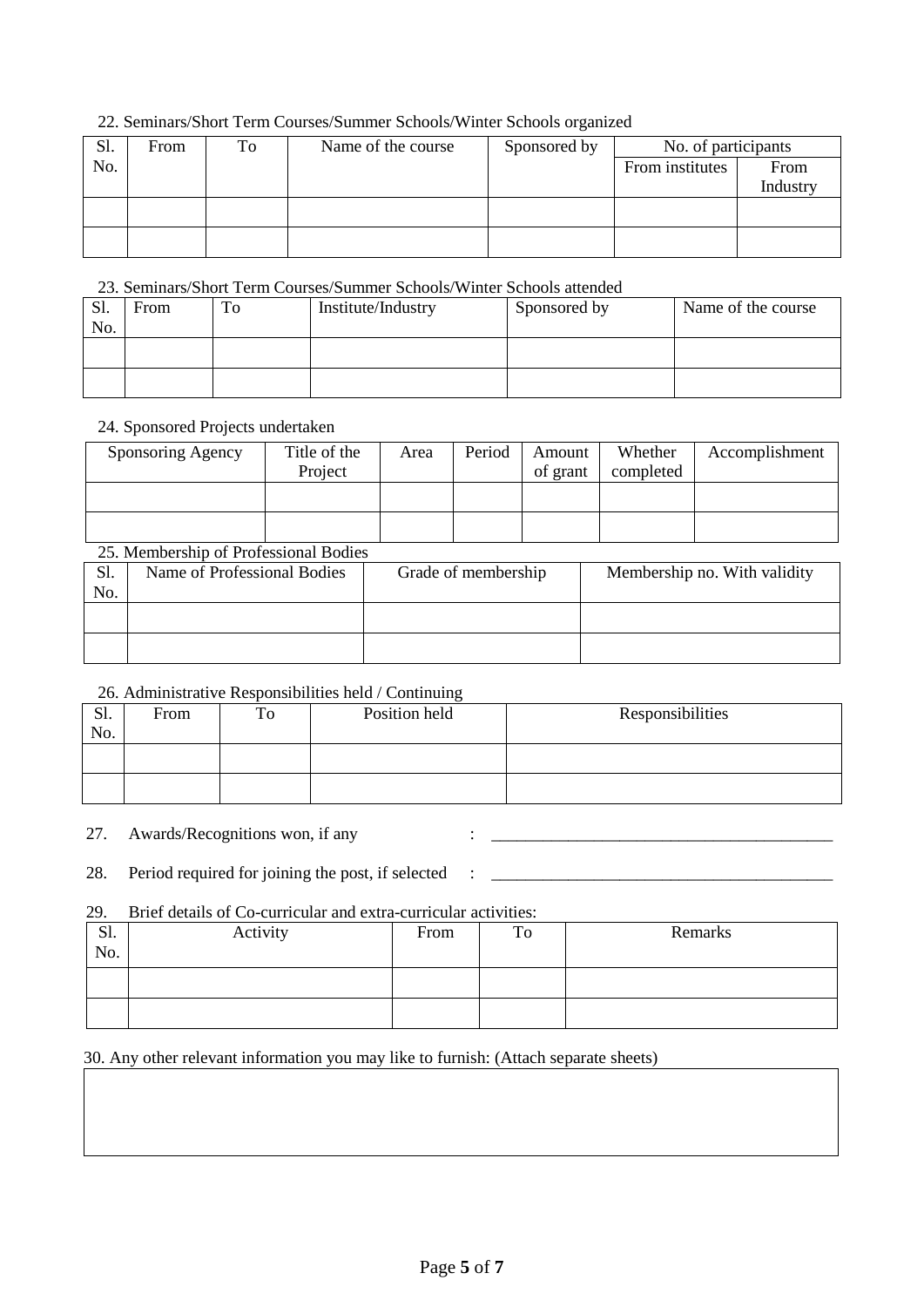# 31. Outreach activity if any: \_\_\_\_\_\_\_\_\_\_\_\_\_\_\_\_\_\_\_\_\_\_\_\_\_\_\_\_\_\_\_\_\_\_\_\_\_\_\_\_\_\_\_\_\_\_\_\_\_\_\_\_\_\_\_\_\_\_\_\_\_\_\_\_\_

32. Future Research Proposal if any (attach separate sheet within 300 words)

#### 33. References: (Responsible persons, not related to the applicant but closely acquainted with academic and professional work)

| SI. | <b>Name and Designation</b> | <b>Address</b>       |
|-----|-----------------------------|----------------------|
| No. |                             |                      |
| 1)  |                             | Phone:               |
|     |                             | E-mail:              |
|     |                             | Fax :                |
| 2)  |                             | Phone:               |
|     |                             | E-mail:              |
|     |                             | Fax<br>$\mathcal{L}$ |
| 3)  |                             | Phone:               |
|     |                             | E-mail:              |
|     |                             | Fax                  |

#### 34. List of Enclosures

|                            | 6)            |  |
|----------------------------|---------------|--|
| $\mathbf{2}$               | $\mathcal{L}$ |  |
| 3)                         | 8)            |  |
| $\left(4\right)$           | $\mathbf{Q}$  |  |
| $5^{\circ}$                | 10)           |  |
| $\blacktriangleleft$<br>11 | 12)           |  |

#### **Declaration:**

I certify that the aforementioned information is correct and complete to the best of my knowledge and belief.

 **(Signature of Candidate)**

Place\_\_\_\_\_\_\_\_\_\_\_\_\_\_\_\_\_\_\_\_\_\_ Date and the set of  $\alpha$